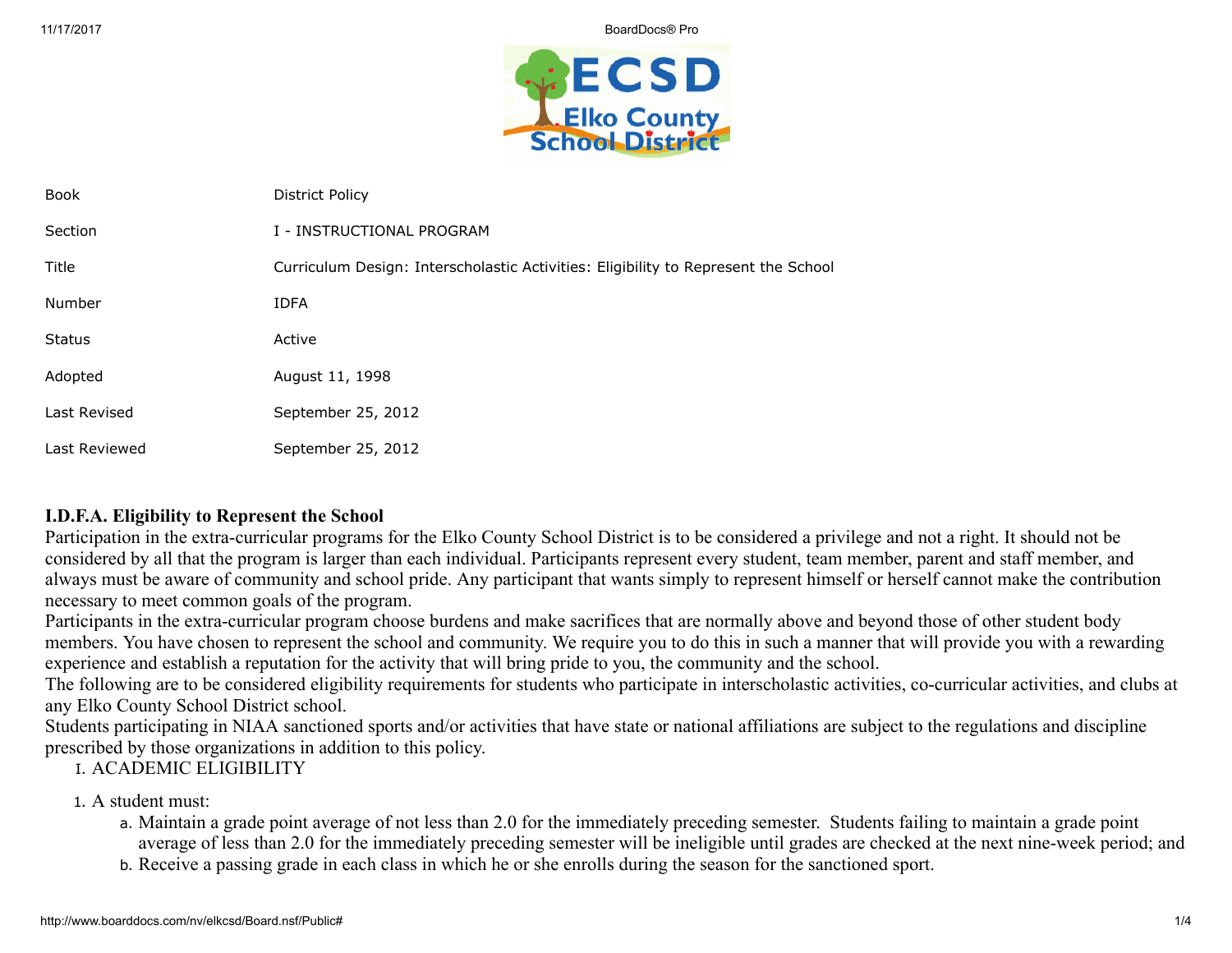- 2. Grades for students eligible under (1.)(a.) are checked every 3 weeks. A student who receives a failing grade in any course at any three week grade check shall be placed on probationary status for one week.
- a. A student on probationary status remains eligible to participate in the sport during the probationary week, but is subject to a mandatory grade check on Friday of the probationary week.
- b. If a student on probationary status continues to have a failing grade at the grade check made on Friday of the probationary week, then the student shall be declared ineligible the following Monday through Saturday.
- c. A student who has been declared ineligible following the probationary week shall have grades checked weekly until the student becomes eligible even if this period of time goes beyond the next three-week grade check. Once declared eligible, the student shall be checked again at the regular three-week grade check and would be entitled to another probationary week.

# II ATTENDANCE

Absence from school the day of or immediately prior to a practice or athletic contest without an exempt absence or a pre-arranged excuse shall eliminate the student from practice and/or game(s). Exempt absences are:

- 1. Doctor verified medical release,
- 2. School nurse verification,
- 3. Pre-arranged educational experiences, or
- 4. Verifiable family emergencies.

# III GENERAL CONDUCT

Students are to act responsibly while at school, and at school sponsored activities. Obviously, all possible situations cannot be covered in writing. Suspension from activities may be made by the school administration in the best interest of the school.

## IV. ALCOHOL, TOBACCO AND OTHER DRUG POSSESSION, USE, ABUSE AND PENALTIES.

This regulation shall begin once a student begins participation in extra-curricular activities. This policy remains in effect for every calendar school year during the course of a student's high school career and when he/she is directly involved in a school activity occurring at any time (summer leagues/camps, national vocational trips, etc.). This policy remains in effect regardless of whether a student is currently participating in an extracurricular activity.

- 1. Definitions: The following terms or phrases shall have the meaning ascribed to them for purposes of interpreting this policy.
- a. Competitive Week means a seven (7) day period of time beginning with the first scheduled competition after a violation occurs in which a student athlete is participating as a member of an athletic team for a member or affiliate school, and in which that team is officially competing in NIAA sanctioned competition.
- b. School Week means a seven (7) day period of time beginning with the first day of school after a violation occurs.
- c. Controlled Substance includes any mind altering substance or beverage set forth in Schedule I-V of the list of Controlled Substances as identified by the office of the Drug Enforcement Administration or set forth in 21 U.S.C. §812 and/or a "controlled substance" as defined in chapters 453 of the Nevada Revised Statutes and/or the Nevada Administrative Code.
- d. Period of Suspension means a student is prohibited from participating in any extra-curricular activity. A suspension from athletic competition begins with the first scheduled competition after a violation occurs. A suspension from other extra-curricular activities begins with the first school day after a violation occurs. A student athlete who is suspended under this regulation who does not serve the entire period of suspension during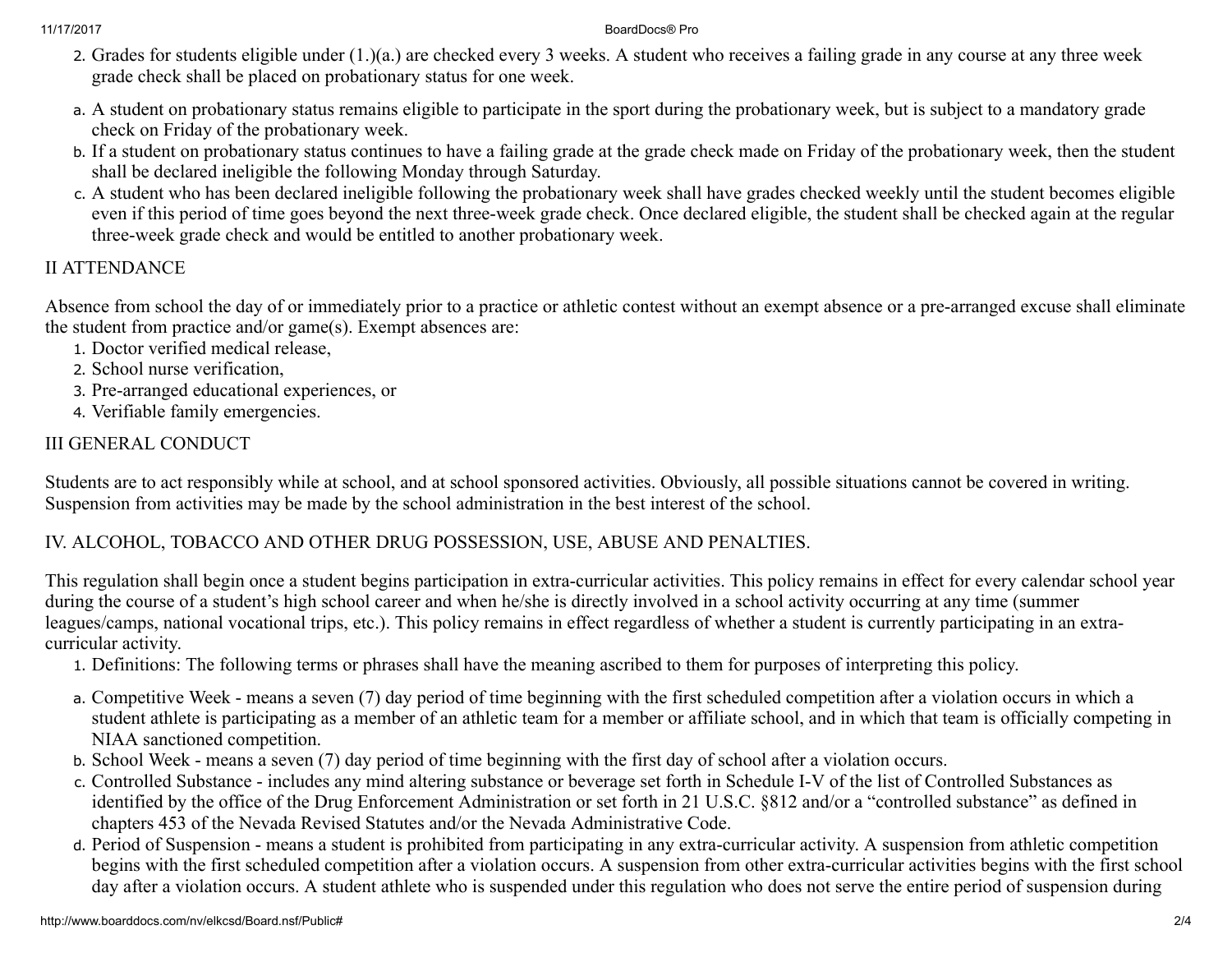the sport season in which suspension occurs shall serve any remaining period of suspension during the next sport season in which the student athlete appears on a NIAA roster. A violation of this regulation that occurs during a time when a student athlete does not appear on a NIAA roster shall be implemented at the commencement of the next sport season in which the student athlete participates. Attendance in a summer school class shall not apply toward satisfying any period of suspension.

- e. Cumulative Effect of Suspensions Multiple suspensions of a student's extra-curricular eligibility based on violations of this regulation shall be considered as cumulative over the length of each student's high school career, 9th through 12th grade.
- f. School Property, School Vehicle, School Sponsored Trip or Event Violations: Pursuant to District policies JDB and JDC:
	- 1. Students will be immediately disciplined according to the school's established progressive discipline plan.
	- 2. If the violation requires suspension from school, the student will be considered to be suspended at the time of the violation and the District will not transport the student using District transportation and the parent/guardian will be contacted and required to transport the student.\*
	- 3. These conditions will be outlined in the preseason school sponsored activity packet and school student handbook.

\* Every effort will be made to comply with [2)] above, although certain circumstances may exist making this condition impractical or impossible to administer.

- 2. Possession or Use of Tobacco, Alcohol/Controlled Substance/Narcotics Any student determined to be in possession of, or to have used tobacco, including smoking tobacco, chewing tobacco or snuff, an alcoholic beverage (as defined by NRS 202.020 and any relevant local ordinances), controlled substance and/or narcotic (unless prescribed by the student's physician for medical purposes), is in violation of this policy. If after an investigation by the school it is determined that the student is in violation of this regulation, the student shall immediately be declared ineligible to participate in any extra-curricular activity beginning with the first scheduled competition or the first school day after a violation occurs. Additionally, the student shall be subject to the following discipline:
- a. First Violation: For participants in interscholastic athletics, a six (6) competitive week suspension from participation in all extra-curricular activities beginning with the first scheduled competition after the suspension occurs. The student may practice with the team during the period of suspension if approved by the coach and principal. For participants in other extra-curricular activities a six (6) school week suspension from participation in all extra-curricular activities beginning with the first school day after the suspension occurs. Four (4) school weeks of the suspension of eligibility may be waived if the student successfully completes all components of the appropriate substance abuse intervention program set forth in subparagraphs below.
- b. Second Violation: For participants in interscholastic athletics, the student shall be suspended from all extra-curricular activities for a minimum of ninety (90) school days which shall include a minimum of six (6) competitive weeks of competition. The student shall not be allowed to practice with the team, or participate in any out of season activities and must complete the requirements set forth in subparagraphs A and B below in order to be considered for reinstatement of future athletic eligibility, which shall be determined following the ninety (90) day suspension of athletic eligibility by a group composed of one of the student's parents/legal guardians, the school principal, athletic director, coach and a substance abuse program coordinator. For participants in other extra-curricular activities, the student shall be suspended from all extra-curricular activities for a minimum of ninety (90) school days. The student must complete all the requirements set forth in subparagraphs A and B below, in order to be considered for reinstatement of future eligibility, which shall be determined following the ninety (90) day suspension of athletic eligibility by a group composed of one of the student's parents/legal guardians, the school principal, athletic director, advisor and a substance abuse program coordinator.
- 1. A substance abuse evaluation assessment conducted by a licensed alcohol and drug counselor at the expense of the parent/legal guardian of the student must be completed within ten (10) school days following the suspension and all assessment recommendations must be satisfactorily met before athletic eligibility may be reinstated.